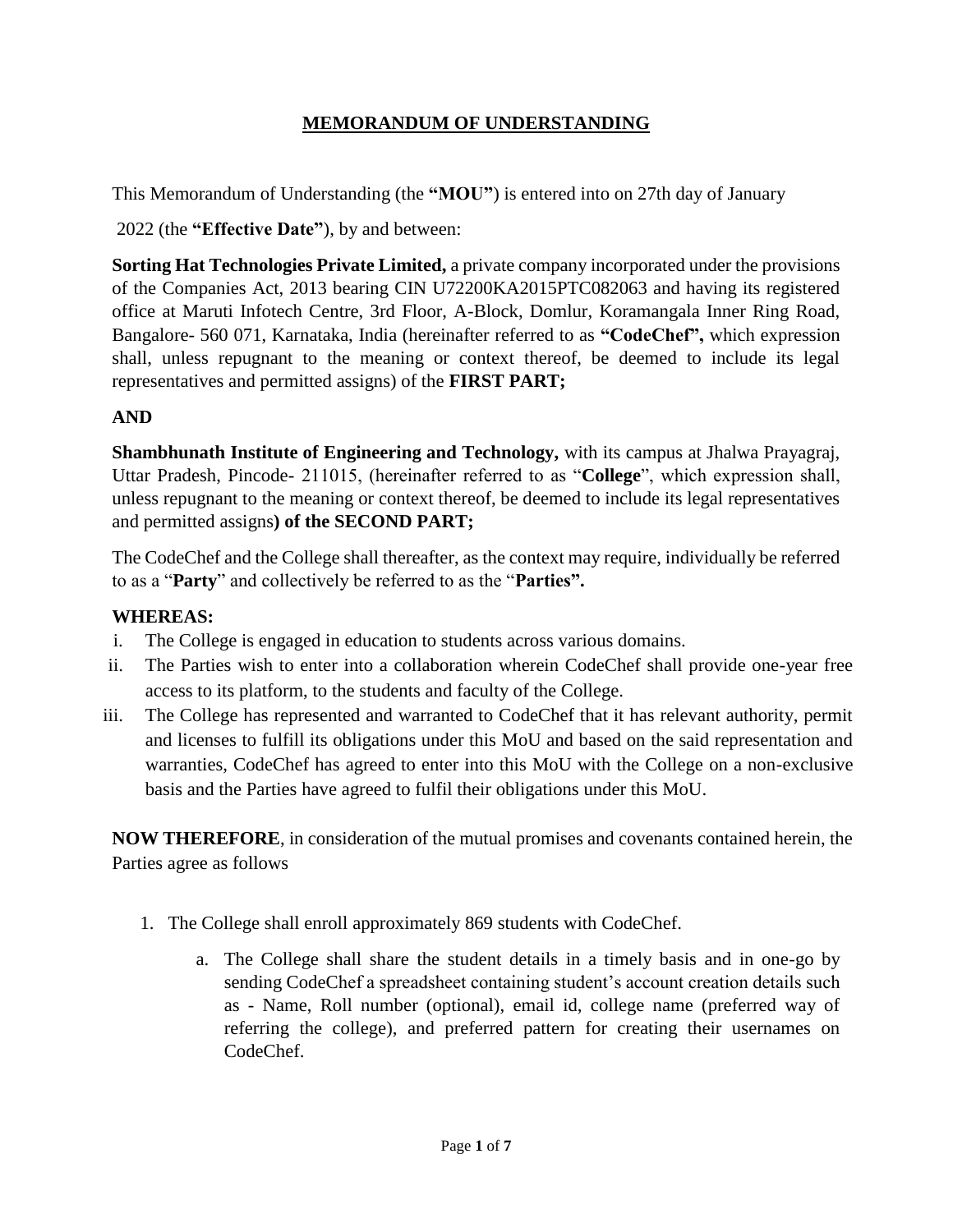- b. For those students whose accounts are already on CodeChef, the college shall share their existing CodeChef usernames as well in the spreadsheet.
- c. By using the information in the spreadsheet, CodeChef shall create bulk account/profiles of students and share the same with the college.
- 2. CodeChef shall conduct an Orientation session for faculty and students of the College on a time mutually decided by both the parties.
- 3. The College shall review the program curriculum shared by CodeChef and map it to its existing semester/curriculum.
	- a. The program curriculum is given under Annexure 2 to this MOU.
	- b. In case of changes, CodeChef and College shall discuss and finalize the same before commencement of the program.
	- c. CodeChef shall organize meeting(s) with the faculty of the College to understand the curriculum in depth, and select problems per topic.
- 4. Periodic practice sessions & Assessment-based tests (for grading) shall be created by CodeChef for the students and shared regularly with the College. The program structure is given under Annexure 1 to this MOU.
- 5. Monthly report shall be sent to the College about the students' overall performance on CodeChef.
- 6. CodeChef has no liability whatsoever other than that of providing access to the platform for one year and creating practice & assessment-based tests.
- 7. College and CodeChef agree that the information shared during the term of this MoU is confidential in nature and shall not disclose it with any third-party without prior written consent.
- 8. College hereby agrees to indemnify and save harmless CodeChef including, where applicable, its affiliates, directors, officers, employees and agents (each such party being an "Indemnified Party") harmless from and against and agree to be liable for any and all losses, claims, actions, suits, proceedings, damages, liabilities or expenses of whatever nature or kind, incurred by the Indemnified Party that arises out of:
	- a) breach of any of its obligations, covenants or representations and warranties under this Agreement; or
	- b) Violation of any applicable laws; or
	- c) Infringement of any third-party intellectual property rights;
- 9. This MoU shall be valid for a period of one year from Effective Date.
- 10. This MoU may be terminated at any time by either Party upon fifteen (15) days written notice to the other party.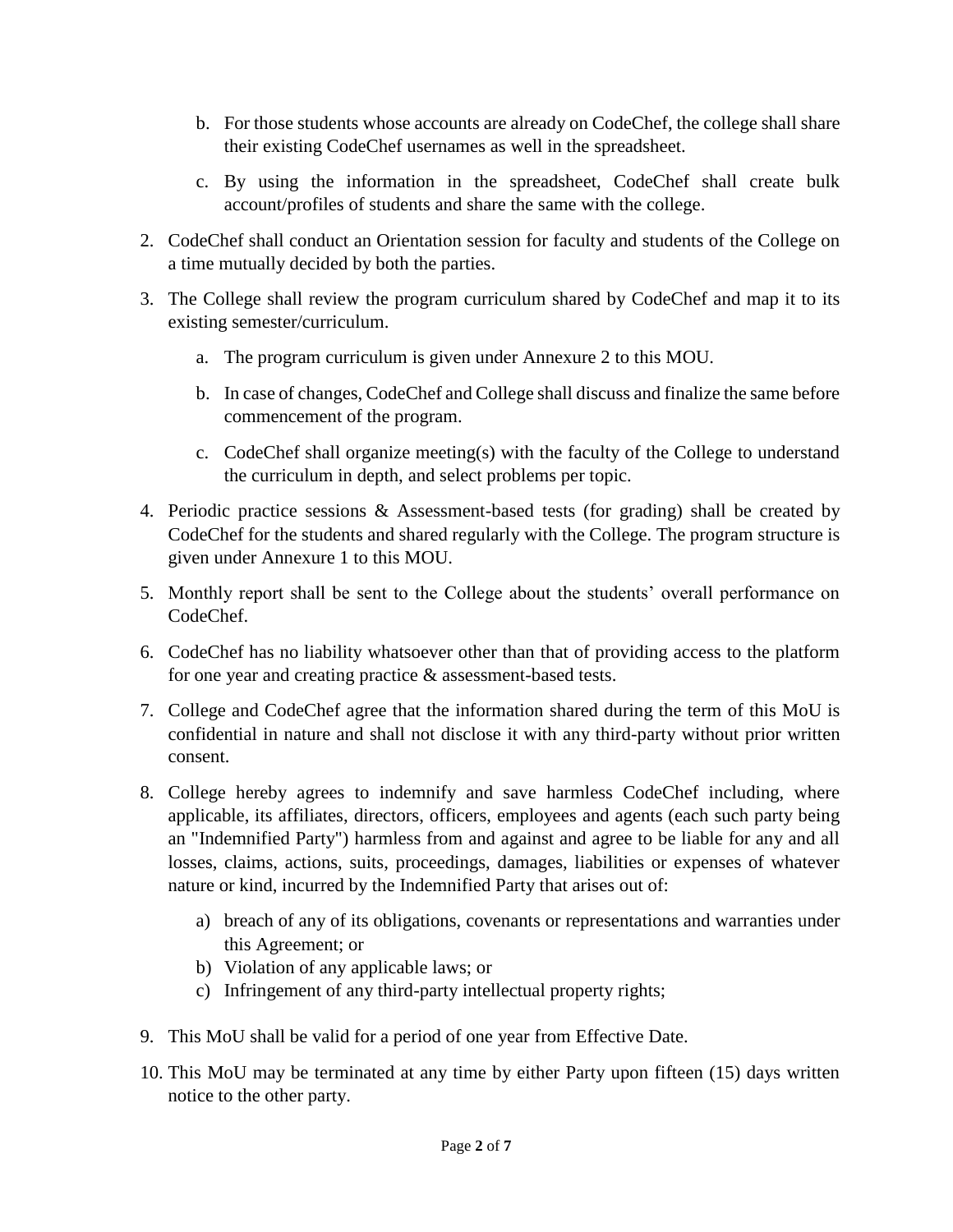- 11. This MoU shall be governed by the laws of India. The courts of India shall have exclusive jurisdiction.
- 12. In the event that the Parties desire to change, add, or otherwise modify any terms, they shall do so in writing to be signed by both parties.

The Parties agree to the terms and conditions set forth above as demonstrated by their signatures as follows:

| Signature |                             | Pankay Fineaci   |
|-----------|-----------------------------|------------------|
| Name      | <b>Tony Mathew</b>          | Mr.Pankaj Tiwari |
| Title     | <b>Authorized Signatory</b> | <b>Head CRC</b>  |
|           | For, CodeChef               | For, College     |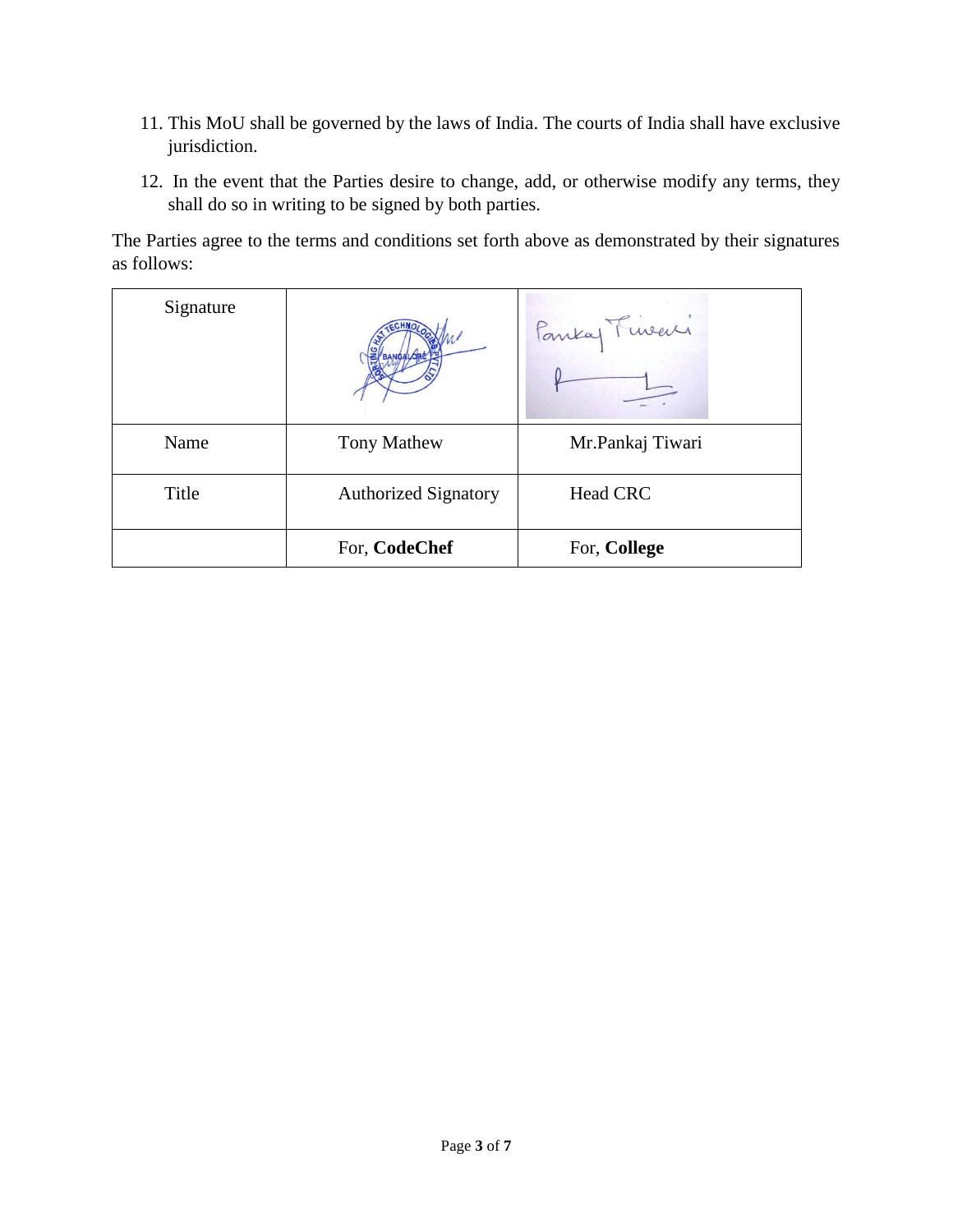# **Annexure 1**

# **Program Structure (mapped to the college semester)**

| <b>Week Count</b>       | <b>Tasks</b>                                                                                                                                                                                    |
|-------------------------|-------------------------------------------------------------------------------------------------------------------------------------------------------------------------------------------------|
| Week 0                  | <b>Orientation</b>                                                                                                                                                                              |
| Week 1                  | Practice Link (6 hand-picked coding problems)                                                                                                                                                   |
| Week 2                  | Week 1 Assignment Link (3 hand-picked coding<br>problems)<br>Week 2 Practice Link (6 hand-picked coding problems)<br><b>Live Doubt-Solving Session</b>                                          |
| Week 3                  | Week 2 Assignment Link (3 hand-picked coding<br>problems)<br>Week 3 Practice Link (6 hand-picked coding problems)                                                                               |
| Week 4                  | Week 3 Assignment Link (3 hand-picked coding<br>problems)<br>Week 4 Practice Link (6 hand-picked coding problems)<br><b>Live Doubt-Solving Session</b>                                          |
| Week 4                  | <b>Rated</b><br><b>Contest</b><br>(global)<br>participation<br><b>Report</b>                                                                                                                    |
| Week 5 - Week 7         | Assignment Link of Previous Week (3 hand-picked<br>coding<br>problems)<br>Practice Link for the current Week (6 hand-picked<br>coding<br>problems)<br>Live Doubt-Solving Session (Week 6)       |
| Week 7                  | <b>Rated</b><br><b>Contest</b><br>(global)<br>participation<br><b>Report</b>                                                                                                                    |
| <b>Week 8 - Week 10</b> | Assignment Link of Previous Week (3 hand-picked<br>coding<br>problems)<br>Practice Link for the current Week (6 hand-picked<br>coding<br>problems)<br>Live Doubt-Solving Session (Weeks 8 & 10) |
| Week 10                 | <b>Rated</b><br><b>Contest</b><br>(global)<br>participation                                                                                                                                     |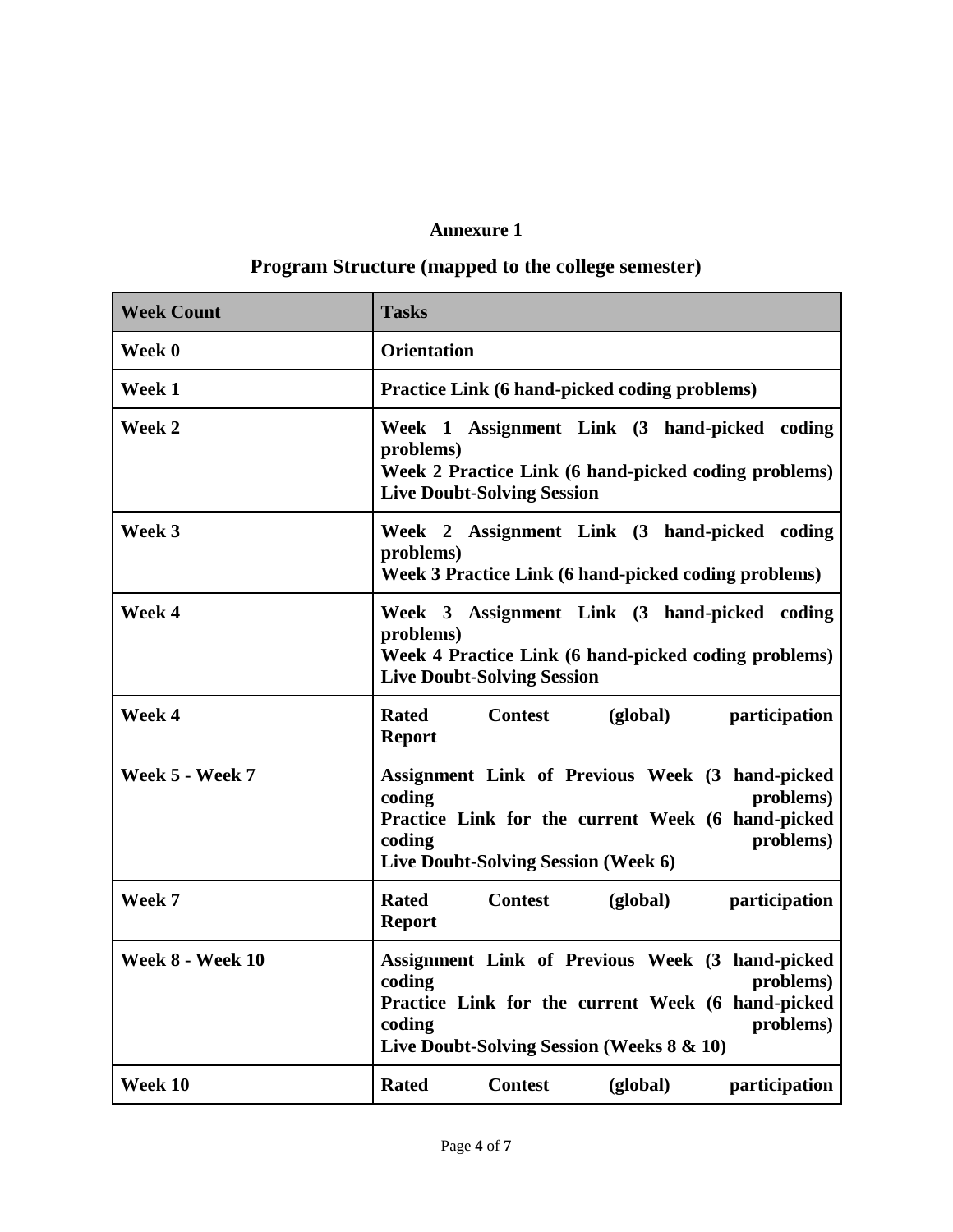| <b>Consolidated Report</b> |  |  |
|----------------------------|--|--|
|----------------------------|--|--|

# **Annexure 2**

#### **CodeChef Program - At A Glance**

# **Note:**

- The topics per week can be re-arranged based on the academic curriculum and semester plan.
- From 2nd year onwards, the program will always start with Beginner's Course, and once completed, will progress to Intermediate and then to Advanced levels (in strict order).

# **Year 1 (Semesters 1 and 2) - Foundation (Non-DSA) Program**

- Problems which make the students use various constructs of the programming language (like loops, if-else, operators, variables, etc.) will be shared as part of the foundation syllabus.
- Students will be forced to think of the ways in which each construct can be used differently for each problem, and by doing so, they develop an understanding for the power of each programming construct and become very comfortable with the basic tools that the language gives them.
- This fluency which comes with practicing writing code is critical for future semesters when the students learn about more advanced algorithms and data structures built on top of these constructs.

#### **Year 2 and Year 3 - Indicative Beginners DSA-Focussed Program**

| Week 1 | Basics of Programming, Time Complexity |
|--------|----------------------------------------|
| Week 2 | <b>Arrays and Strings I</b>            |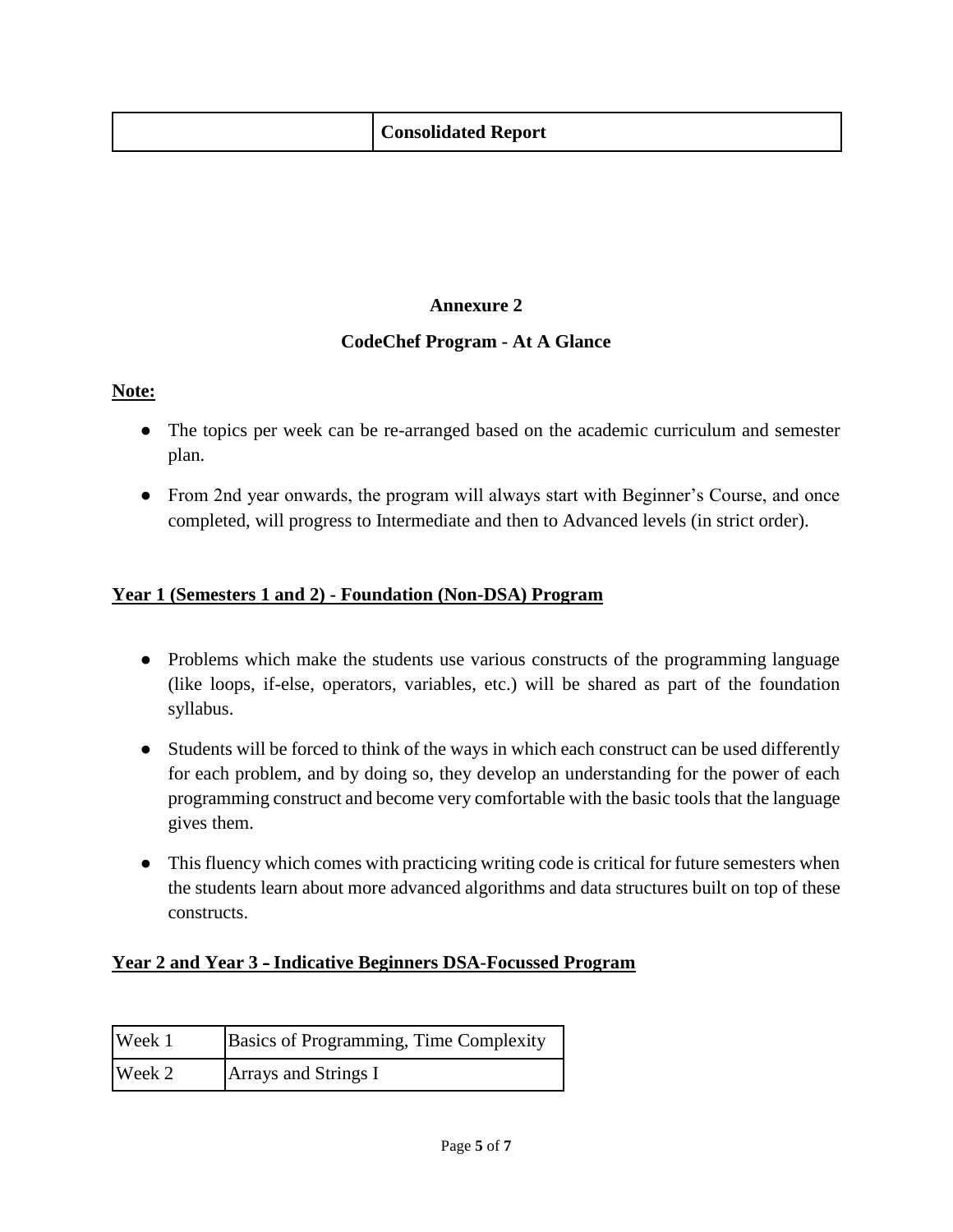| Week 3  | Arrays and Strings II |
|---------|-----------------------|
| Week 4  | Sorting I             |
| Week 5  | Sorting II            |
| Week 6  | <b>Binary Search</b>  |
| Week 7  | <b>Stacks, Queues</b> |
| Week 8  | BSTs, STLs - I        |
| Week 9  | BSTs, STLs - II       |
| Week 10 | Greedy Algorithms     |

# **Year 3 Intermediate DSA-Focussed (for Colleges with existing programming culture)**

| Week 1  | Basic Number Theory, Asymptotic Analysis   |
|---------|--------------------------------------------|
| Week 2  | Recursion and Dynamic Programming I        |
| Week 3  | Dynamic Programming II                     |
| Week 4  | <b>Dynamic Programming III</b>             |
| Week 5  | Graphs I - Introduction to Trees, BFS, DFS |
| Week 6  | Graphs II - LCA and more BFS, DFS          |
| Week 7  | Tree DP                                    |
| Week 8  | <b>Graphs III - Shortest Paths</b>         |
| Week 9  | Graphs IV - More Shortest Paths            |
| Week 10 | Graphs V - DSU, MSTs                       |

# **Year 4 (Semesters 7 and 8) - Advanced DSA-Focussed Program (for colleges with advanced programming culture)**

| Week 1 | Advanced Graphs I - DAGs and SCCs               |
|--------|-------------------------------------------------|
| Week 2 | <b>Advanced Graphs II - Network Flows</b>       |
| Week 3 | <b>Advanced Graphs III - More Network Flows</b> |
| Week 4 | <b>Square Root Decomposition</b>                |
| Week 5 | <b>Segment Trees I</b>                          |